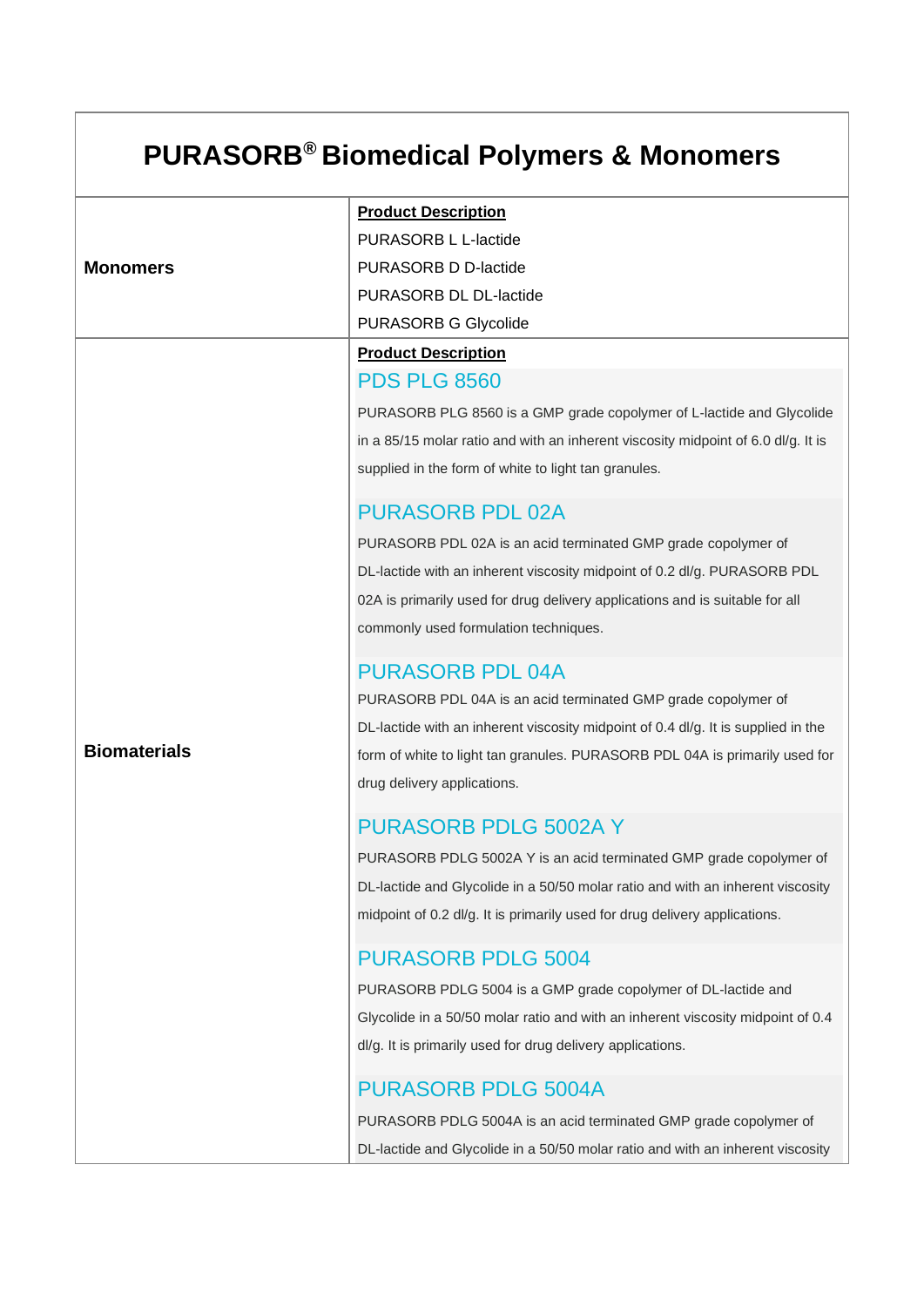midpoint of 0.4 dl/g. It is supplied in the form of white to light tan granules.

#### PURASORB PDLG 5008

PURASORB PDLG 5008 is a GMP grade copolymer of DL-lactide and Glycolide in a 50/50 molar ratio and with an inherent viscosity midpoint of 0.8 dl/g. It is primarily used for drug delivery applications.

#### PURASORB PDLG 75016A

PURASORB PDLG 75016A is an acid terminated GMP grade copolymer of DL-lactide and Glycolide in a 75/25 molar ratio and with an inherent viscosity midpoint of 0.17 dl/g.

#### PURASORB PDLG 7504

PURASORB PDLG 7504 is a GMP grade copolymer of DL-lactide and Glycolide in a 75/25 molar ratio and with an inherent viscosity midpoint of 0.4 dl/g. It is primarily used for drug delivery applications.

## PURASORB PDLG 7504A

PURASORB PDLG 7504A is an acid terminated GMP grade copolymer of DL-lactide and Glycolide in a 75/25 molar ratio and with an inherent viscosity midpoint of 0.43 dl/g. It is primarily used for drug delivery applications.

## PURASORB PDLG 7507 Y

PURASORB PDLG 7507 Y is a GMP grade copolymer of DL-lactide and Glycolide in a 75/25 molar ratio and with an inherent viscosity midpoint of 0.8 dl/g.

#### PURASORB PDLG 7509

PURASORB PDLG 7509 is a GMP grade copolymer of DL-lactide and Glycolide in a 75/25 molar ratio and with an inherent viscosity midpoint of 0.9 dl/g. It is primarily used for drug delivery applications.

#### PURASORB PDLG 7509 Y

PURASORB PDLG 7509 Y is a GMP grade copolymer of DL-lactide and Glycolide in a 75/25 molar ratio and with an inherent viscosity midpoint of 0.85 dl/g. It is sprimarily used for drug delivery applications.

#### PURASORB PDLG 8503

PURASORB PDLG 8503 is a GMP grade copolymer of DL-lactide and Glycolide in a 85/15 molar ratio and with an inherent viscosity midpoint of 0.3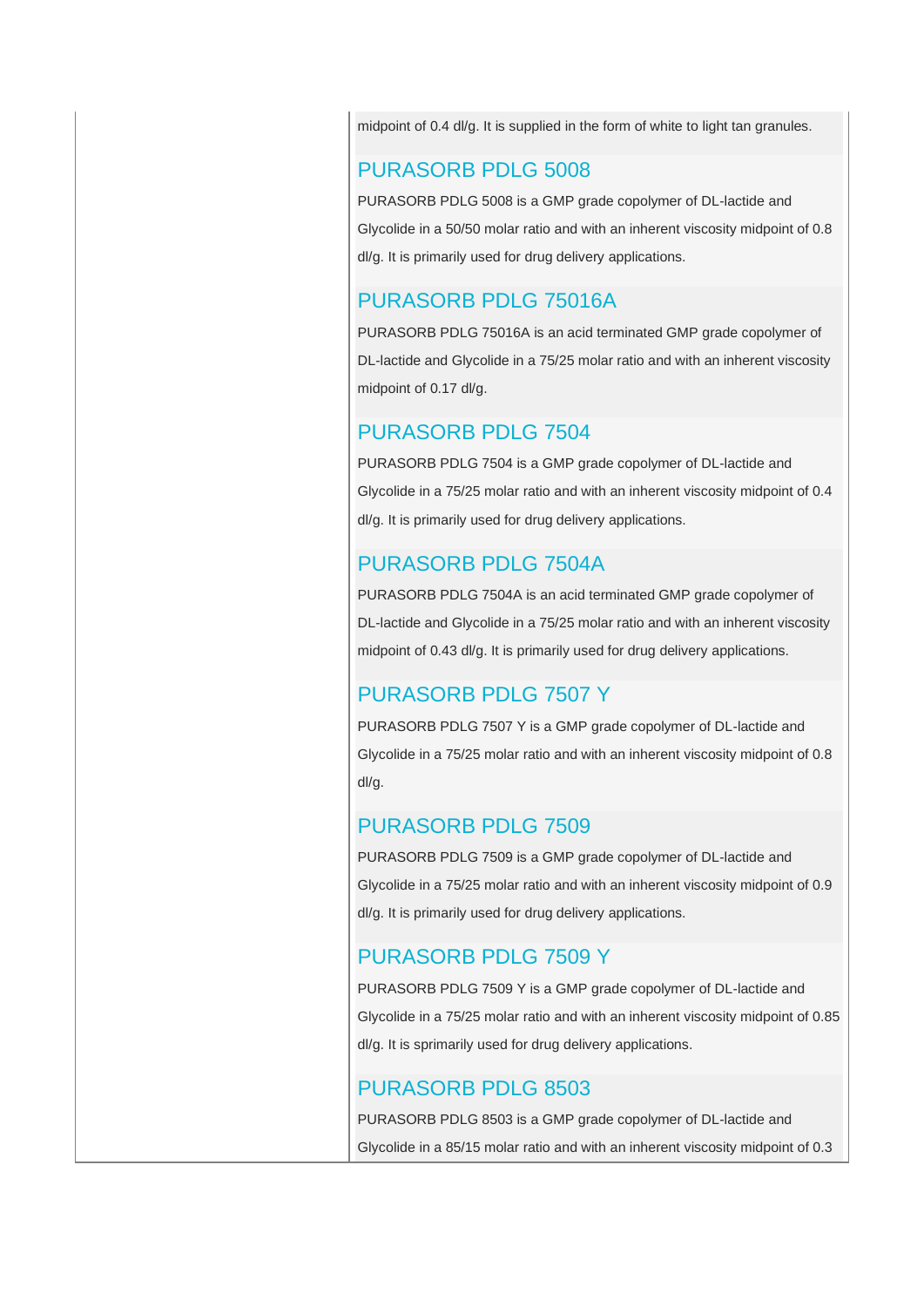dl/g. It is primarily used for drug delivery applications.

#### PURASORB PDLG 8505A

PURASORB PDLG 8505A is an acid terminated GMP grade copolymer of DL-lactide and Glycolide in a 85/15 molar ratio and with an inherent viscosity midpoint of 0.5 dl/g. It is primarily used for drug delivery applications.

## PURASORB PLC 7015M

PURASORB PLC 7015 M is a GMP grade copolymer of L-lactide and ε-Caprolactone with an inherent viscosity midpoint of 1.5 dl/g. It is supplied in the form of white to light tan granules and is primarily used for orthopedic applications.

## PURASORB PLG 8537

PURASORB PLG 8537 is a GMP grade copolymer of L-lactide and Glycolide in a 85/15 molar ratio and with an inherent viscosity midpoint of 3.7 dl/g.

## PURASORB PLG S

PURASORB PLG S is a GMP grade copolymer of L-lactide and Glycolide in a 10/90 molar ratio and with an inherent viscosity midpoint of 1.3 dl/g. It is primarily used for medical device applications.

#### PURASORB PDL 02

PURASORB PDL 02 is a GMP grade copolymer of DL-lactide with an inherent viscosity midpoint of 0.2 dl/g. PURASORB PDL 02 is primarily used for drug delivery applications and is suitable for all commonly used formulation techniques.

## PURASORB PDL 02A

PURASORB PDL 02A is an acid terminated GMP grade copolymer of DL-lactide with an inherent viscosity midpoint of 0.2 dl/g. PURASORB PDL 02A is primarily used for drug delivery applications and is suitable for all commonly used formulation techniques.

## PURASORB PDL 04

PURASORB PDL 04 is a GMP grade copolymer of DL-lactide with an inherent viscosity midpoint of 0.4 dl/g. PURASORB PDL 04 is primarily used for drug delivery applications and is suitable for all commonly used formulation techniques.

## PURASORB PDL 05

**Drug delivery**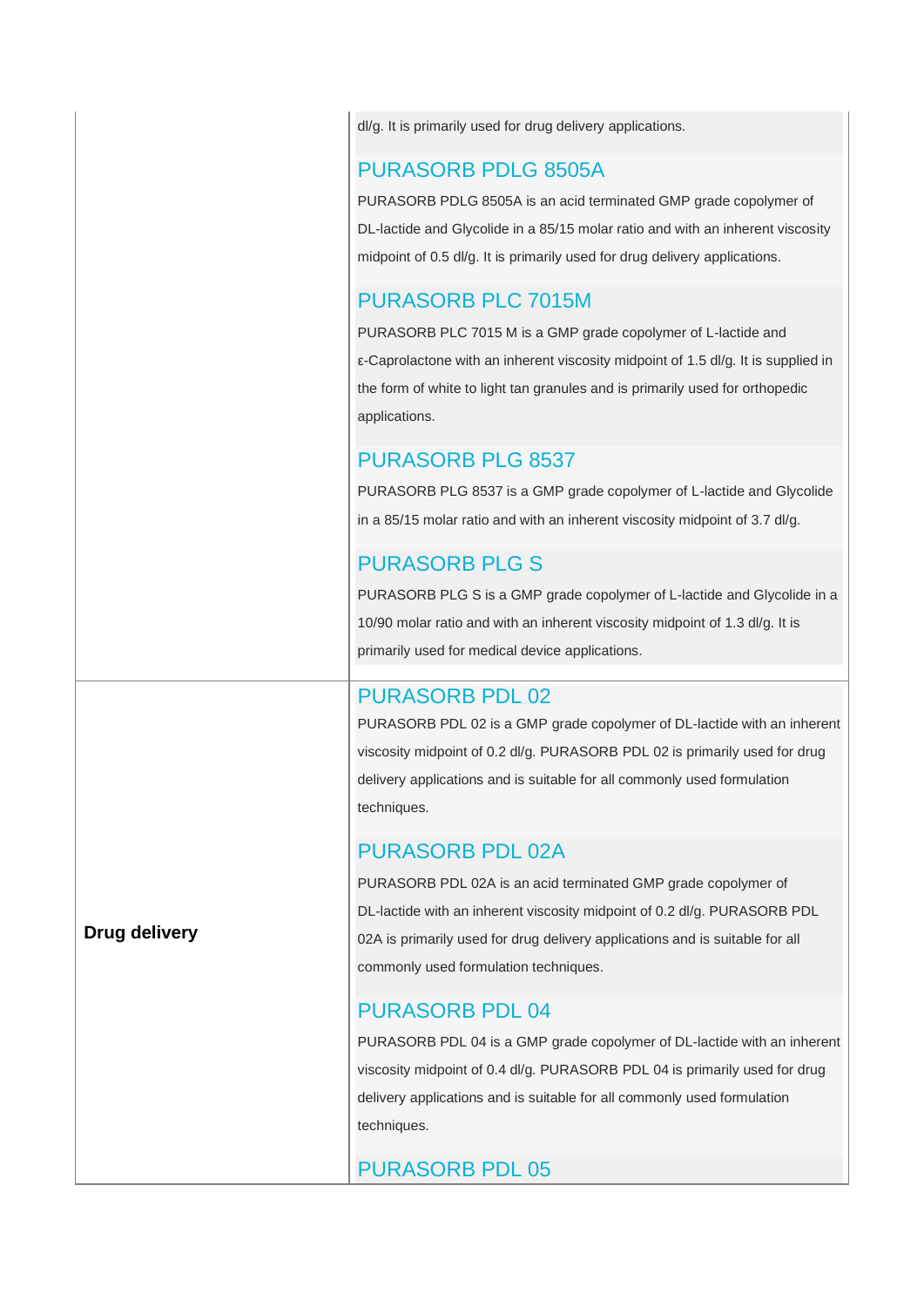PURASORB PDL 05 is a GMP grade copolymer of DL-lactide with an inherent viscosity midpoint of 0.5 dl/g. PURASORB PDL 05 is primarily used for drug delivery applications and is suitable for all commonly used formulation techniques.

## PURASORB PDL 06

PURASORB PDL 06 is a GMP grade copolymer of DL-lactide with an inherent viscosity midpoint of 0.6 dl/g. It is primarily used for drug delivery applications and is suitable for all commonly used formulation techniques.

## PURASORB PDLG 5002

PURASORB PDLG 5002 is a GMP grade copolymer of DL-lactide and Glycolide in a 50/50 molar ratio, with an inherent viscosity midpoint of 0.2 dl/g. It's primarily used for drug delivery applications and is suitable for all common formulation techniques.

## PURASORB PDLG 5002A

PURASORB PDLG 5002A is an acid terminated GMP grade copolymer of DL-lactide and Glycolide in a 50/50 molar ratio and with an inherent viscosity midpoint of 0.2 dl/g.

# PURASORB PDLG 5002A Y

PURASORB PDLG 5002A Y is an acid terminated GMP grade copolymer of DL-lactide and Glycolide in a 50/50 molar ratio and with an inherent viscosity midpoint of 0.2 dl/g. It is primarily used for drug delivery applications.

# PURASORB PDLG 5002AY

PURASORB PDLG 5002A Y is an acid terminated GMP grade copolymer of DL-lactide and Glycolide in a 50/50 molar ratio, with an inherent viscosity midpoint of 0.2 dl/g.

# PURASORB PDLG 5004

PURASORB PDLG 5004 is a GMP grade copolymer of DL-lactide and Glycolide in a 50/50 molar ratio and with an inherent viscosity midpoint of 0.4 dl/g. It is primarily used for drug delivery applications.

## PURASORB PDLG 5004A

PURASORB PDLG 5004A is an acid terminated GMP grade copolymer of DL-lactide and Glycolide in a 50/50 molar ratio and with an inherent viscosity midpoint of 0.4 dl/g. It is supplied in the form of white to light tan granules.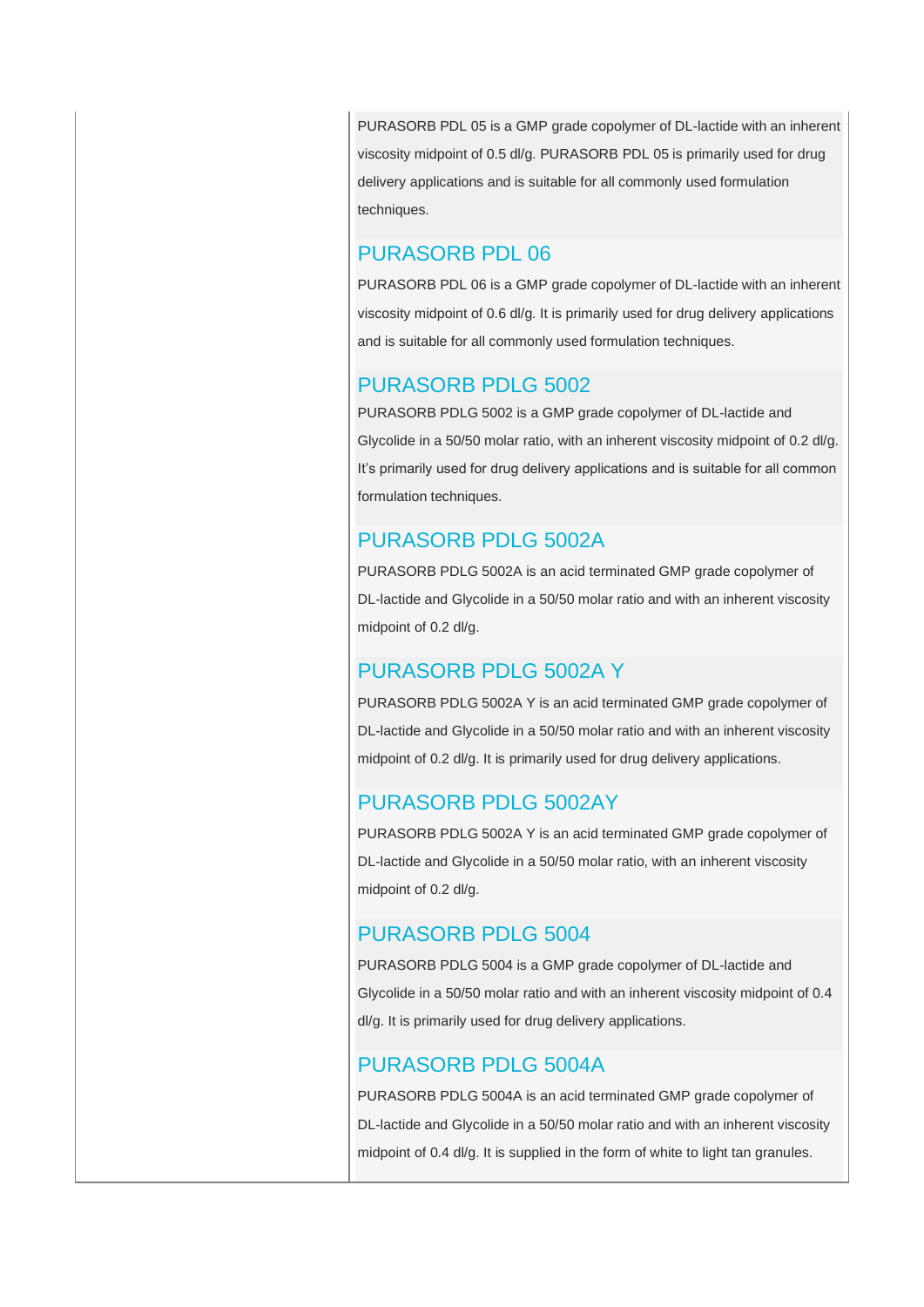#### PURASORB PDLG 5008

PURASORB PDLG 5008 is a GMP grade copolymer of DL-lactide and Glycolide in a 50/50 molar ratio and with an inherent viscosity midpoint of 0.8 dl/g. It is primarily used for drug delivery applications.

#### PURASORB PDLG 5010

PURASORB PDLG 5010 is a GMP grade copolymer of DL-lactide and Glycolide in a 50/50 molar ratio and with an inherent viscosity midpoint of 1.0 dl/g. It is supplied in the form of white to light tan granules.

#### PURASORB PDLG 5505G

PURASORB PDLG 5505G is a GMP grade copolymer of DL-lactide and Glycolide in a 55/45 molar ratio and with an inherent viscosity midpoint of 0.5 dl/g.

#### PURASORB PDLG 75016A

PURASORB PDLG 75016A is an acid terminated GMP grade copolymer of DL-lactide and Glycolide in a 75/25 molar ratio and with an inherent viscosity midpoint of 0.17 dl/g.

#### PURASORB PDLG 7502

PURASORB PDLG 7502 is a GMP grade copolymer of DL-lactide and Glycolide in a 75/25 molar ratio and with an inherent viscosity midpoint of 0.2 dl/g. It is supplied in the form of white to light tan granules.

#### PURASORB PDLG 7502A

PURASORB PDLG 7502A is an acid terminated GMP grade copolymer of DL-lactide and Glycolide in a 75/25 molar ratio and with an inherent viscosity midpoint of 0.2 dl/g. It is supplied in the form of white to light tan granules.

#### PURASORB PDLG 7504

PURASORB PDLG 7504 is a GMP grade copolymer of DL-lactide and Glycolide in a 75/25 molar ratio and with an inherent viscosity midpoint of 0.4 dl/g. It is primarily used for drug delivery applications.

#### PURASORB PDLG 7504A

PURASORB PDLG 7504A is an acid terminated GMP grade copolymer of DL-lactide and Glycolide in a 75/25 molar ratio and with an inherent viscosity midpoint of 0.43 dl/g. It is primarily used for drug delivery applications.

#### PURASORB PDLG 7507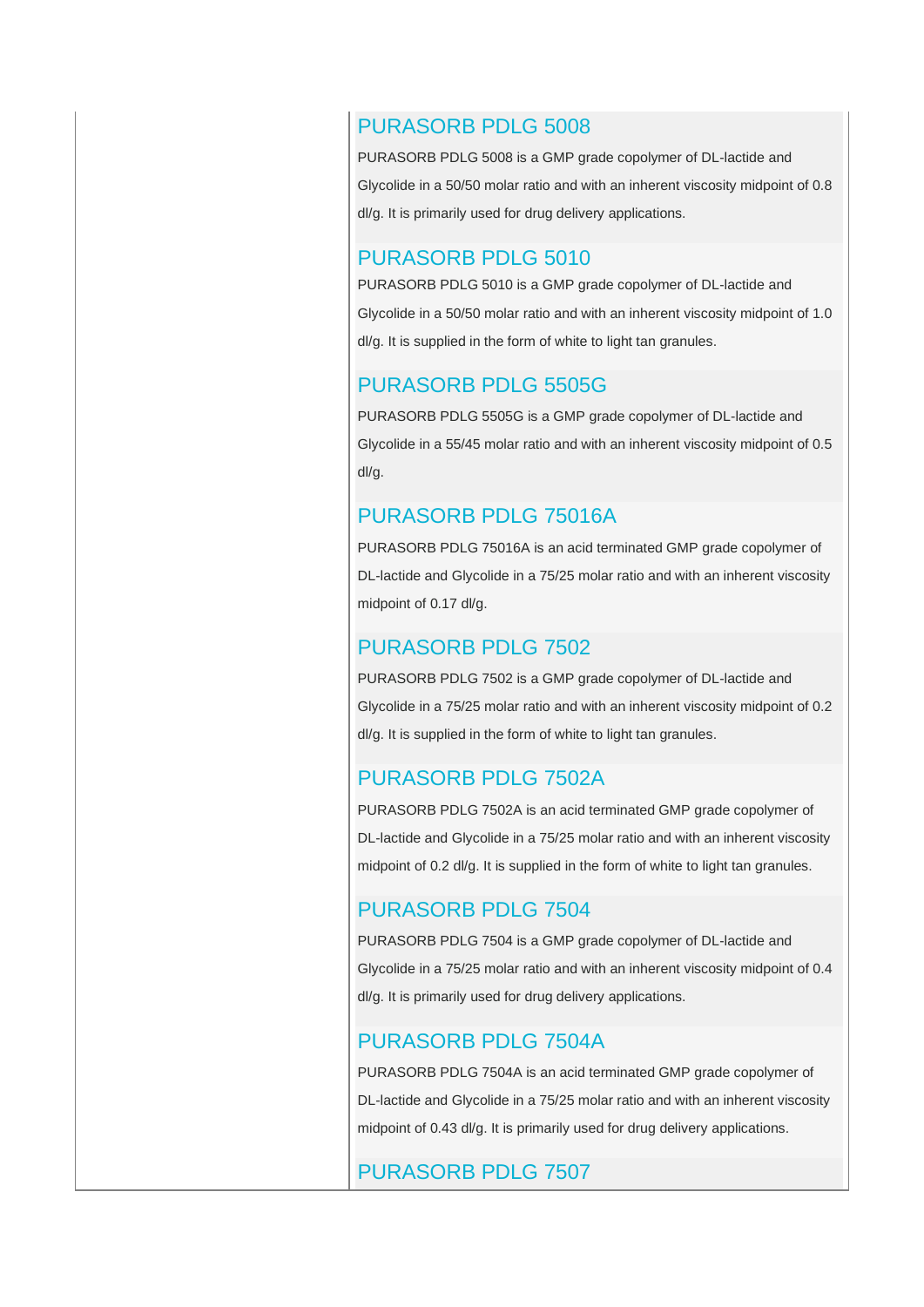PURASORB PDLG 7507 is a GMP grade copolymer of DL-lactide and Glycolide in a 75/25 molar ratio and with an inherent viscosity midpoint of 0.7 dl/g. It is supplied in the form of white to light tan granules.

#### PURASORB PDLG 7507 Y

PURASORB PDLG 7507 Y is a GMP grade copolymer of DL-lactide and Glycolide in a 75/25 molar ratio and with an inherent viscosity midpoint of 0.8 dl/g.

## PURASORB PDLG 7509

PURASORB PDLG 7509 is a GMP grade copolymer of DL-lactide and Glycolide in a 75/25 molar ratio and with an inherent viscosity midpoint of 0.9 dl/g. It is primarily used for drug delivery applications.

# PURASORB PDLG 7509 Y

PURASORB PDLG 7509 Y is a GMP grade copolymer of DL-lactide and Glycolide in a 75/25 molar ratio and with an inherent viscosity midpoint of 0.85 dl/g. It is sprimarily used for drug delivery applications.

# PURASORB PDLG 7510

PURASORB PDLG 7510 is a GMP grade copolymer of DL-lactide and Glycolide in a 75/25 molar ratio and with an inherent viscosity midpoint of 1.0 dl/g.

# PURASORB PDLG 7510

PURASORB PDLG 7510 is a GMP grade copolymer of DL-lactide and Glycolide in a 75/25 molar ratio and with an inherent viscosity midpoint of 1.0 dl/g. It is supplied in the form of white to light tan granules.

# PURASORB PDLG 8503

PURASORB PDLG 8503 is a GMP grade copolymer of DL-lactide and Glycolide in a 85/15 molar ratio and with an inherent viscosity midpoint of 0.3 dl/g. It is primarily used for drug delivery applications.

# PURASORB PDLG 8505A

PURASORB PDLG 8505A is an acid terminated GMP grade copolymer of DL-lactide and Glycolide in a 85/15 molar ratio and with an inherent viscosity midpoint of 0.5 dl/g. It is primarily used for drug delivery applications.

## PURASORB PDLG 8531

PURASORB PDLG 8531 is a GMP grade copolymer of DL-lactide and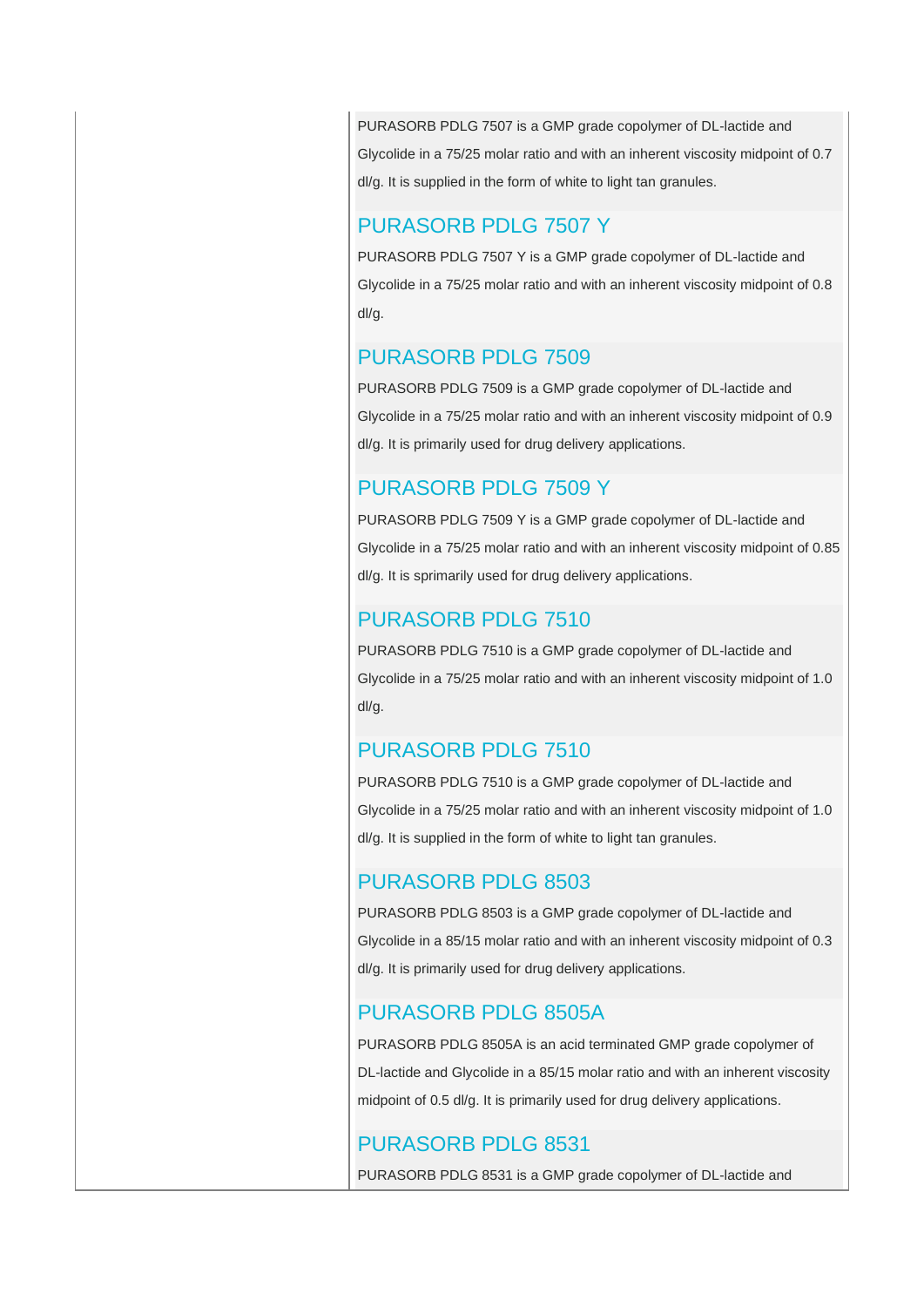|                                 | Glycolide in a 85/15 molar ratio and with an inherent viscosity midpoint of 3.1<br>dl/g. It is supplied in the form of white to light tan granules.                                                                                                                                         |
|---------------------------------|---------------------------------------------------------------------------------------------------------------------------------------------------------------------------------------------------------------------------------------------------------------------------------------------|
|                                 |                                                                                                                                                                                                                                                                                             |
| Cardiovascular                  | <b>PURASORB PLC 7015M</b><br>PURASORB PLC 7015 M is a GMP grade copolymer of L-lactide and<br>ε-Caprolactone with an inherent viscosity midpoint of 1.5 dl/g. It is supplied in<br>the form of white to light tan granules and is primarily used for orthopedic<br>applications.            |
| <b>Controlled drug delivery</b> | <b>PURASORB PDL 04A</b><br>PURASORB PDL 04A is an acid terminated GMP grade copolymer of<br>DL-lactide with an inherent viscosity midpoint of 0.4 dl/g. It is supplied in the<br>form of white to light tan granules. PURASORB PDL 04A is primarily used for<br>drug delivery applications. |
| <b>Tissue regeration</b>        | <b>PURASORB PLC 7015M</b><br>PURASORB PLC 7015 M is a GMP grade copolymer of L-lactide and<br>ε-Caprolactone with an inherent viscosity midpoint of 1.5 dl/g. It is supplied in<br>the form of white to light tan granules and is primarily used for orthopedic<br>applications.            |
|                                 | <b>PURASORB PLC 7015M</b><br>PURASORB PLC 7015 M is a GMP grade copolymer of L-lactide and<br>ε-Caprolactone with an inherent viscosity midpoint of 1.5 dl/g. It is supplied in<br>the form of white to light tan granules and is primarily used for orthopedic<br>applications.            |
| <b>Orthopedics</b>              | <b>PURASORB PLG 8218</b><br>PURASORB PLG 8218 is a GMP grade copolymer of L-lactide and Glycolide<br>in a 82/18 molar ratio and with an inherent viscosity midpoint of 1.8 dl/g. It is<br>supplied in the form of white to light tan granules.                                              |
|                                 | <b>PURASORB PLG 8537</b><br>PURASORB PLG 8537 is a GMP grade copolymer of L-lactide and Glycolide<br>in a 85/15 molar ratio and with an inherent viscosity midpoint of 3.7 dl/g.                                                                                                            |
|                                 | <b>PURASORB PLG S</b><br>PURASORB PLG S is a GMP grade copolymer of L-lactide and Glycolide in a<br>10/90 molar ratio and with an inherent viscosity midpoint of 1.3 dl/g. It is<br>primarily used for medical device applications.                                                         |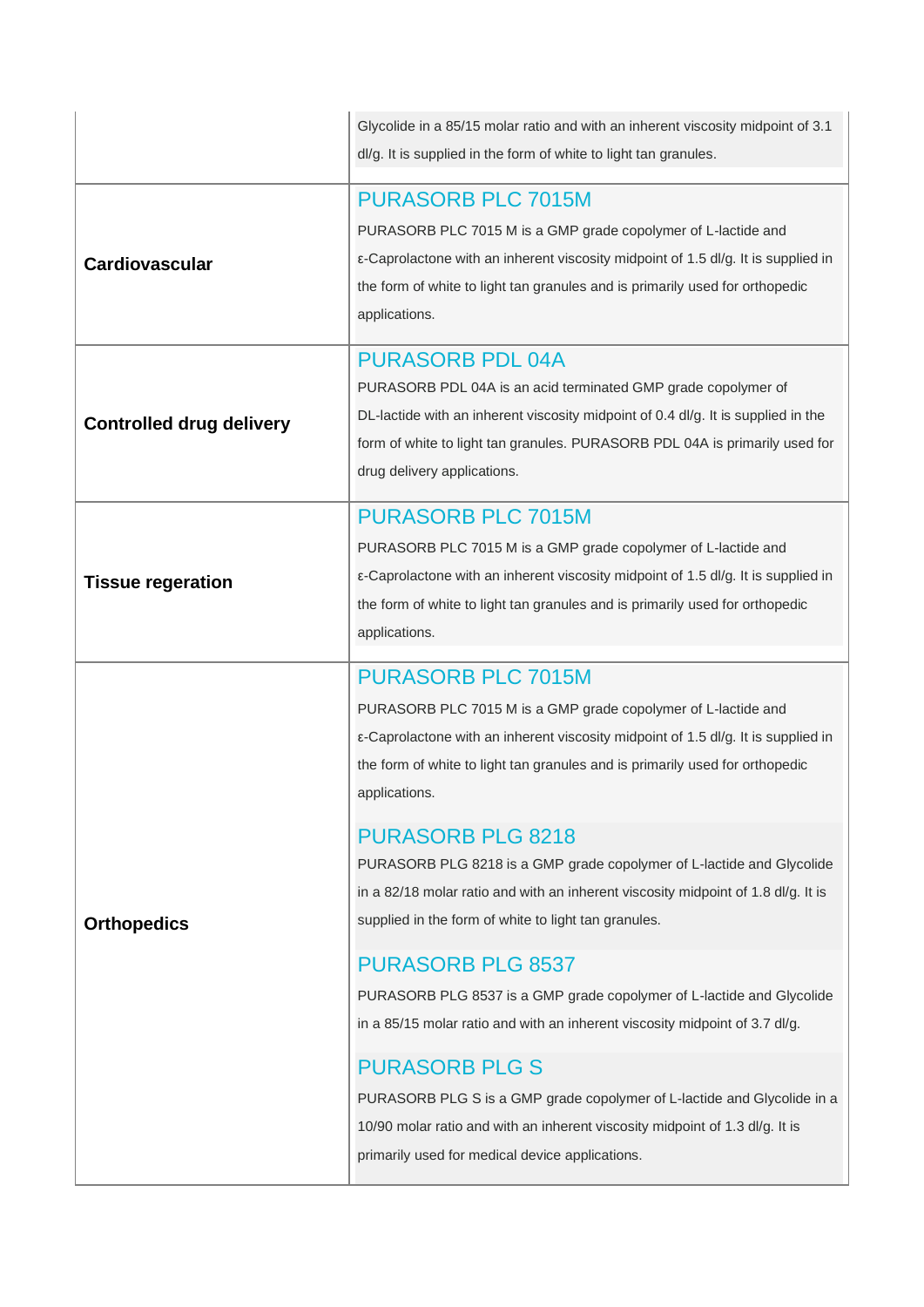## PDS PLG 8560

PURASORB PLG 8560 is a GMP grade copolymer of L-lactide and Glycolide in a 85/15 molar ratio and with an inherent viscosity midpoint of 6.0 dl/g. It is supplied in the form of white to light tan granules.

#### PURASORB PC 02

PURASORB PC 02 is a GMP grade homopolymer of ε-Caprolactone with an inherent viscosity midpoint of 0.2 dl/g.

## PURASORB PC 04

PURASORB PC 04 is a GMP grade homopolymer of ε-Caprolactone with an inherent viscosity midpoint of 0.4 dl/g.

## PURASORB PC 08

PURASORB PC 08 is a GMP grade homopolymer of ε-caprolactone with an inherent viscosity midpoint of 0.8 dl/g.

## PURASORB PC 12

PURASORB PC 12 is a GMP grade homopolymer of ε-caprolactone with an inherent viscosity midpoint of 1.2 dl/g. PURASORB PC 12 is primarily used for medical device applications and is suitable for all commonly used polymer processing techniques.

# PURASORB PC 17

PURASORB PC 17 is a GMP grade homopolymer of ε-Caprolactone with an inherent viscosity midpoint of 1.7 dl/g.

# PURASORB PD 24

PURASORB PD 24 is a GMP grade homopolymer of D-lactide with an inherent viscosity midpoint of 2.4 dl/g. PURASORB PD 24 is primarily used for medical device applications and is suitable for all commonly used polymer processing techniques.

# PURASORB PD 38

PURASORB PD 38 is a GMP grade homopolymer of D-lactide with an inherent viscosity midpoint of 3.8 dl/g. PURASORB PD 38 is primarily used for medical device applications and is suitable for all commonly used polymer processing techniques.

## PURASORB PDL 20

PURASORB PDL 20 is a GMP grade copolymer of DL-lactide with an inherent

#### **Medical devices**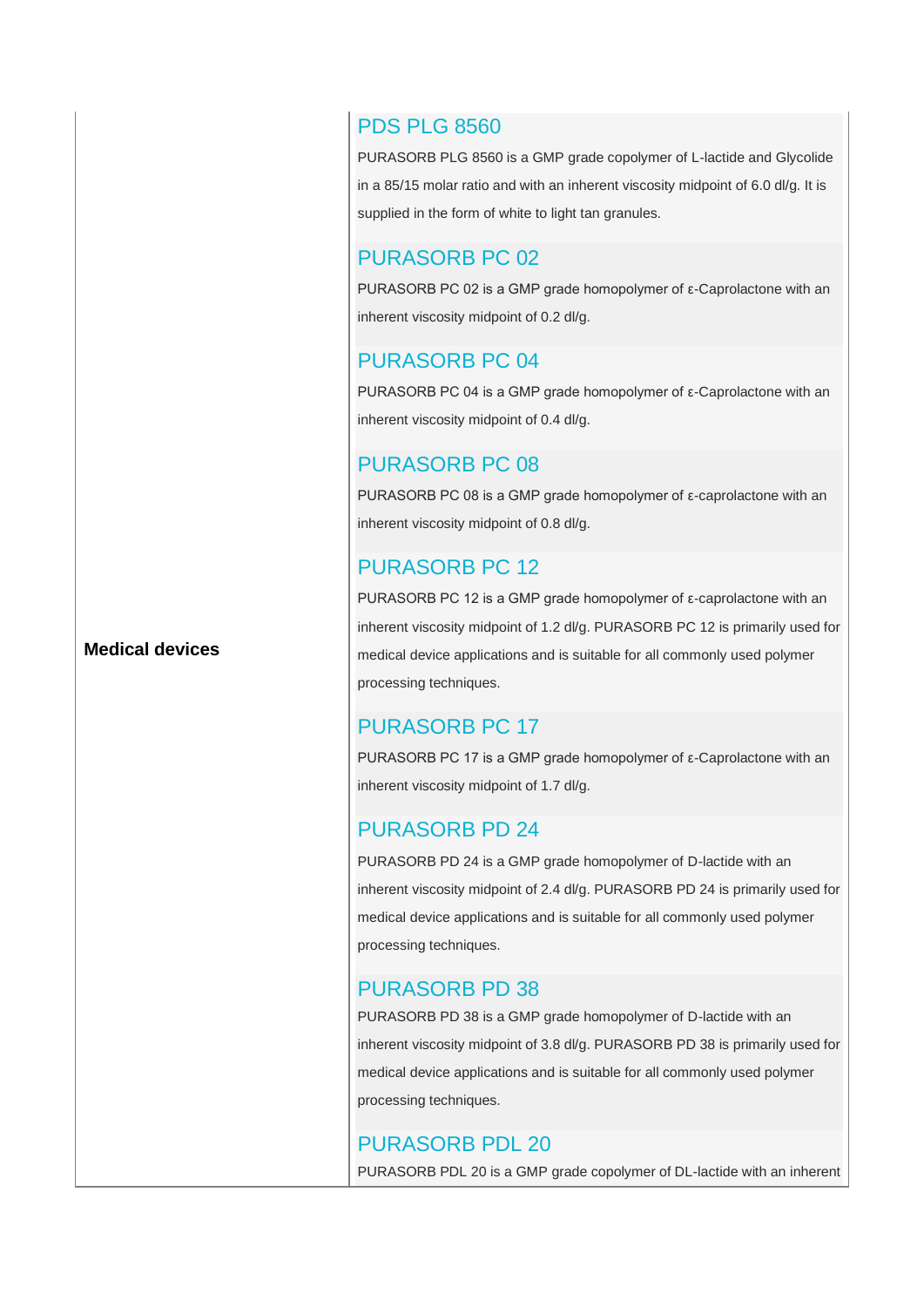viscosity midpoint of 2.0 dl/g. PURASORB PDL 20 is primarily used for medical device applications and is suitable for all commonly used polymer processing techniques.

## PURASORB PDL 45

PURASORB PDL 45 is a GMP grade copolymer of DL-lactide with an inherent viscosity midpoint of 4.5 dl/g. PURASORB PDL 45 is primarily used for medical device applications and is suitable for all commonly used polymer processing techniques.

## PURASORB PDLG 8508

PURASORB PDLG 8508 is a GMP grade copolymer of DL-lactide and Glycolide in a 85/15 molar ratio and with an inherent viscosity midpoint of 0.8 dl/g.

## PURASORB PG S

PURASORB PG S is a GMP grade homopolymer of Glycolide with an inherent viscosity midpoint of 1.4 dl/g. PURASORB PG S is primarily used for medical device applications and is suitable for all commonly used polymer processing techniques.

## PURASORB PL 10

PURASORB PL 10 is a GMP grade homopolymer of L-lactide with an inherent viscosity midpoint of 1.05 dl/g. PURASORB PL 10 is primarily used for medical device applications and is suitable for all commonly used polymer processing techniques.

## PURASORB PL 18

PURASORB PL 18 is a GMP grade homopolymer of L-lactide with an inherent viscosity midpoint of 1.8 dl/g. PURASORB PL 18 is primarily used for medical device applications and is suitable for all commonly used polymer processing techniques.

## PURASORB PL 24

PURASORB PL 24 is a GMP grade homopolymer of L-lactide with an inherent viscosity midpoint of 2.4 dl/g. PURASORB PL 24 is primarily used for medical device applications and is suitable for all commonly used polymer processing techniques.

## PURASORB PL 32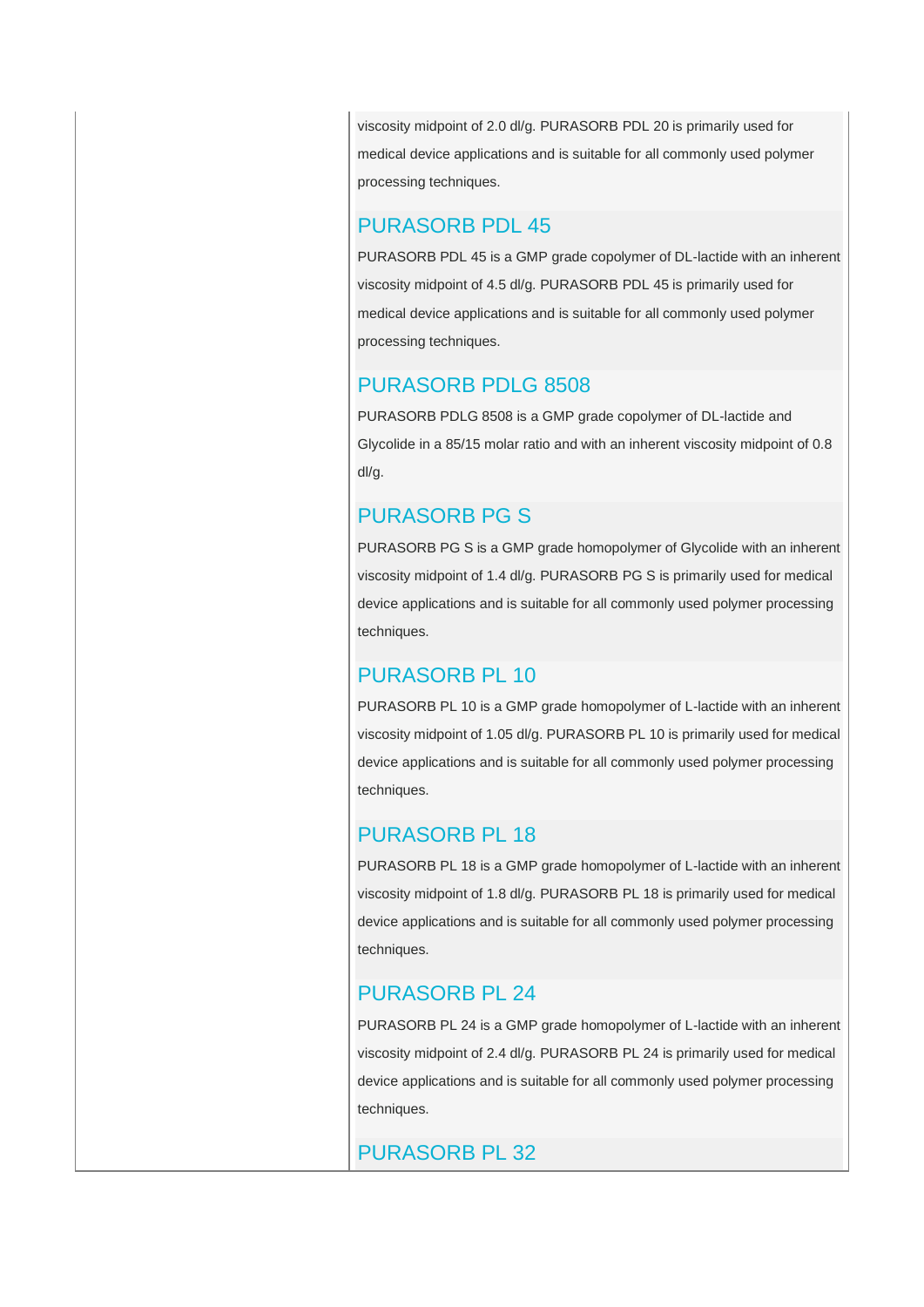PURASORB PL 32 is a GMP grade homopolymer of L-lactide with an inherent viscosity midpoint of 3.2 dl/g. PURASORB PL 32 is primarily used for medical device applications and is suitable for all commonly used polymer processing techniques.

#### PURASORB PL 38

PURASORB PL 38 is a GMP grade homopolymer of L-lactide with an inherent viscosity midpoint of 3.8 dl/g. PURASORB PL 38 is primarily used for medical device applications and is suitable for all commonly used polymer processing techniques.

## PURASORB PL 49

PURASORB PL 49 is a GMP grade homopolymer of L-lactide with an inherent viscosity midpoint of 4.9 dl/g. PURASORB PL 49 is primarily used for medical device applications and is suitable for all commonly used polymer processing techniques.

## PURASORB PL 65

PURASORB PL 65 is a GMP grade homopolymer of L-lactide with an inherent viscosity midpoint of 6.5 dl/g. PURASORB PL 65 is primarily used for medical device applications and is suitable for all commonly used polymer processing techniques.

# PURASORB PLC 7015

PURASORB PLC 7015 is a GMP grade copolymer of L-lactide and ε-caprolactone in a 70/30 molar ratio and with an inherent viscosity midpoint of 1.5 dl/g. It is supplied in the form of white to light tan granules.

# PURASORB PLC 7015B

PURASORB PLC 7015B is a GMP grade copolymer of L-lactide and ε-Caprolactone in a 70/30 molar ratio and with an inherent viscosity midpoint of 1.5 dl/g.

## PURASORB PLC 7015M

PURASORB PLC 7015 M is a GMP grade copolymer of L-lactide and ε-Caprolactone with an inherent viscosity midpoint of 1.5 dl/g. It is supplied in the form of white to light tan granules and is primarily used for orthopedic applications.

## PURASORB PLC 7038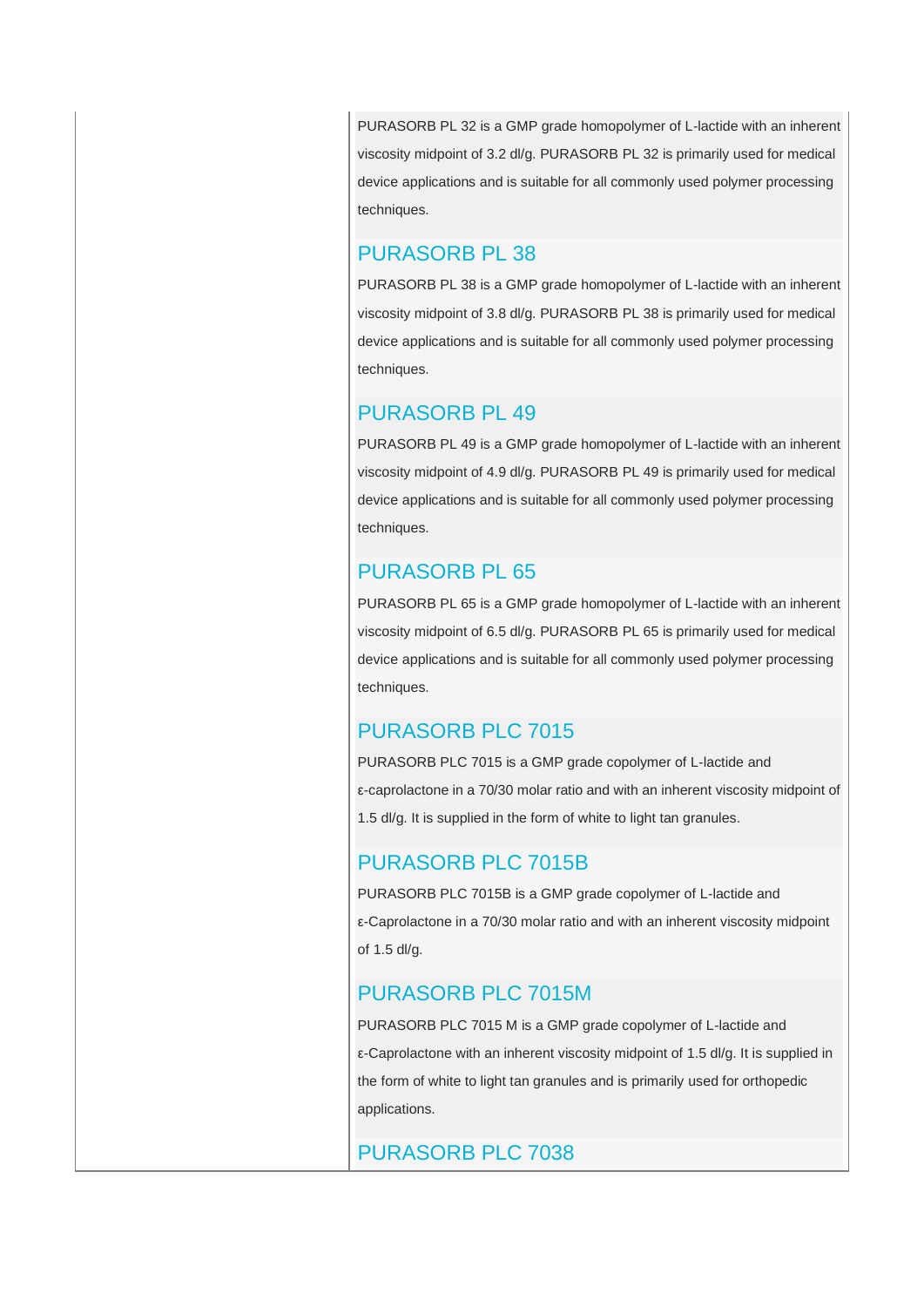PURASORB PLC 7038 is a GMP grade copolymer of L-lactide and ε-Caprolactone in a 70/30 molar ratio and with an inherent viscosity midpoint of 3.8 dl/g.

#### PURASORB PLC 8516

PURASORB PLC 8516 is a GMP grade copolymer of L-lactide and ε-caprolactone in a 85/15 molar ratio and with an inherent viscosity midpoint of 1.6 dl/g. It is supplied in the form of white to light tan granules.

## PURASORB PLC 9015B

PURASORB PLC 9015B is a GMP grade copolymer of L-lactide and ε-Caprolactone in a 90/10 molar ratio and with an inherent viscosity midpoint of 1.5 dl/g.

## PURASORB PLC 9032

PURASORB PLC 9032 is a GMP grade copolymer of L-lactide and ε-Caprolactone in a 70/30 molar ratio and with an inherent viscosity midpoint of 3.2 dl/g.

## PURASORB PLC 9517

PURASORB PLC 9517 is a GMP grade copolymer of L-lactide and ε-caprolactone in a 95/05 molar ratio and with an inherent viscosity midpoint of 1.7 dl/g. It is supplied in the form of white to light tan granules.

# PURASORB PLC 9538

PURASORB PLC 9538 is a GMP grade copolymer of L-lactide and ε-caprolactone in a 95/05 molar ratio and with an inherent viscosity midpoint of 3.8 dl/g. It is supplied in the form of white to light tan granules.

# PURASORB PLD 9620

PURASORB PLD 9620 is a GMP grade copolymer of L-lactide and D-lactide in a 96/04 molar ratio and with an inherent viscosity midpoint of 2.0 dl/g. It is supplied in the form of white to light tan granules.

## PURASORB PLD 9655

PURASORB PLD 9655 is a GMP grade copolymer of L-lactide and D-lactide in a 96/04 molar ratio and with an inherent viscosity midpoint of 5.5 dl/g. It is supplied in the form of white to light tan granules.

## PURASORB PLDL 7024

PURASORB PLDL 7024 is a GMP grade copolymer of L-lactide and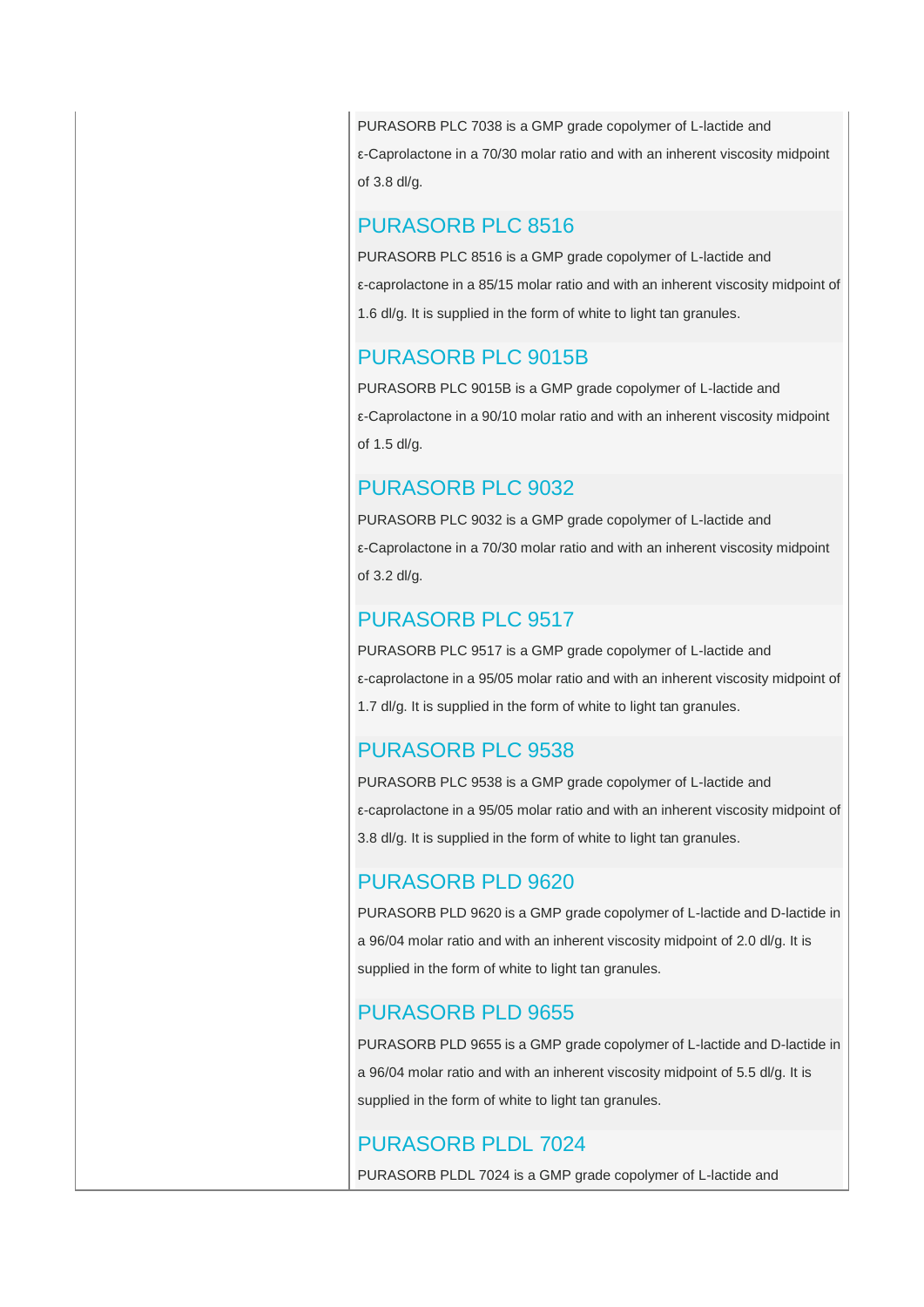DL-lactide in a 70/30 molar ratio and with an inherent viscosity midpoint of 2.4 dl/g.

#### PURASORB PLDL 7028

PURASORB PLDL 7028 is a GMP grade copolymer of L-lactide and DL-lactide in a 70/30 molar ratio and with an inherent viscosity midpoint of 2.8 dl/g. It is supplied in the form of white to light tan granules.

## PURASORB PLDL 7038

PURASORB PLDL 7038 is a GMP grade copolymer of L-lactide and DL-lactide in a 70/30 molar ratio and with an inherent viscosity midpoint of 3.8 dl/g. It is supplied in the form of white to light tan granules.

## PURASORB PLDL 7060

PURASORB PLDL 7060 is a GMP grade copolymer of L-lactide and DL-lactide in a 70/30 molar ratio and with an inherent viscosity midpoint of 6.0 dl/g. It is supplied in the form of white to light tan granules.

## PURASORB PLDL 8038

PURASORB PLDL 8038 is a GMP grade copolymer of L-lactide and DL-lactide in a 80/20 molar ratio and with an inherent viscosity midpoint of 3.8 dl/g. It is supplied in the form of white to light tan granules.

## PURASORB PLDL 8058

PURASORB PLDL 8058 is a GMP grade copolymer of L-lactide and DL-lactide in a 80/20 molar ratio and with an inherent viscosity midpoint of 5.8 dl/g. It is supplied in the form of white to light tan granules.

# PURASORB PLG 1017

PURASORB PLG 1017 is a GMP grade copolymer of L-lactide and Glycolide in a 10/90 molar ratio and with an inherent viscosity midpoint of 1.7 dl/g. It is supplied in the form of white to light tan granules.

## PURASORB PLG 8055

PURASORB PLG 8055 is a GMP grade copolymer of L-lactide and Glycolide in a 82/18 molar ratio and with an inherent viscosity midpoint of 5.5 dl/g. It is supplied in the form of white to light tan granules.

## PURASORB PLG 8218

PURASORB PLG 8218 is a GMP grade copolymer of L-lactide and Glycolide in a 82/18 molar ratio and with an inherent viscosity midpoint of 1.8 dl/g. It is